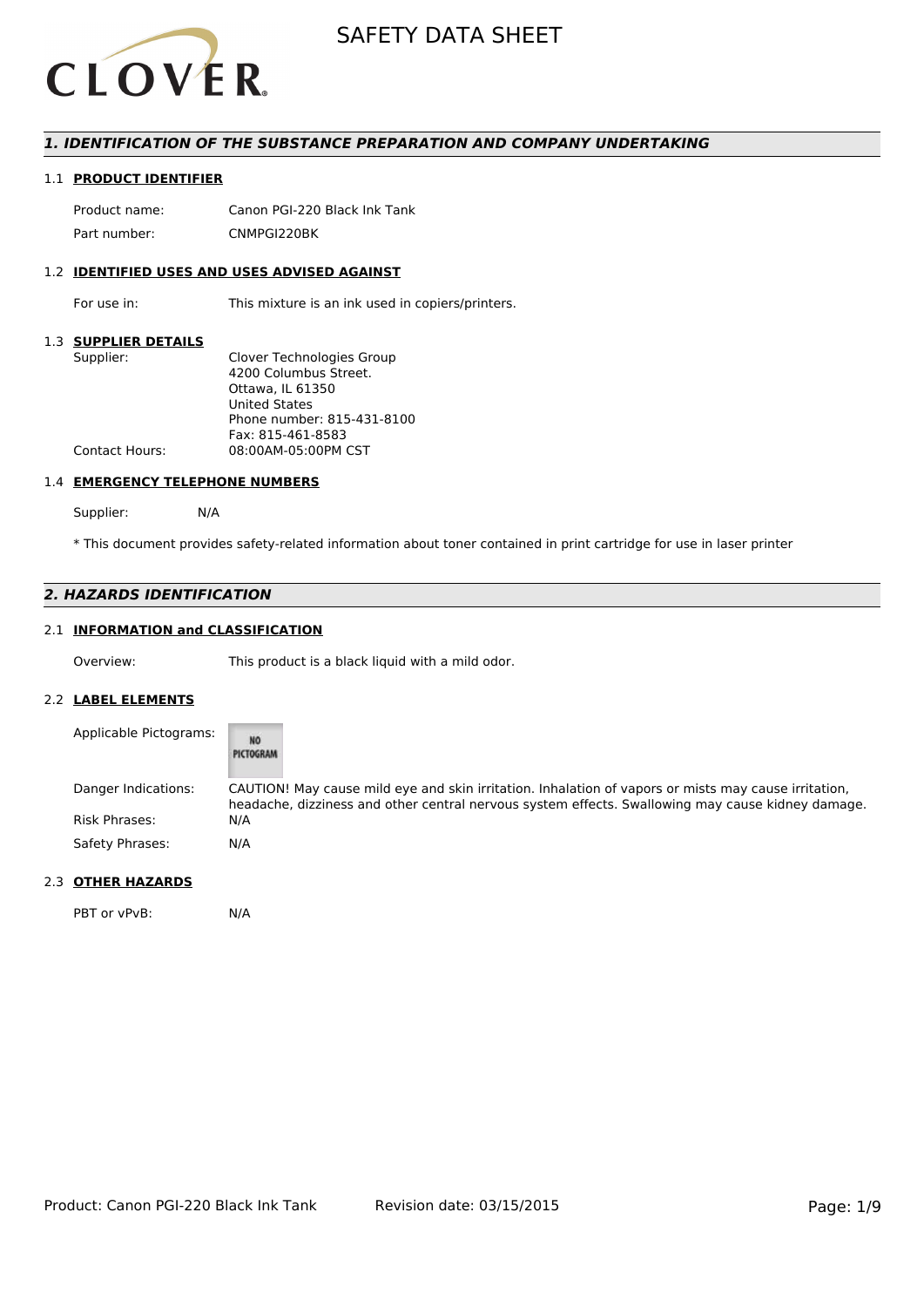# **CLOVER**

# SAFETY DATA SHEET

# *3. COMPOSITION / INFORMATION ON INGREDIENTS*

| Ingredients   | <b>CAS number</b>   | Weight % | <b>OSHA</b><br><b>PEL</b> | <b>ACGIH</b><br>TLV | Other |
|---------------|---------------------|----------|---------------------------|---------------------|-------|
| 2-Pyrrolidone | <b>TRADE SECRET</b> | 1-10     |                           |                     |       |
| Carbon Black  | <b>TRADE SECRET</b> | 1-5      |                           |                     |       |
| Glvcerin      | <b>TRADE SECRET</b> | 1-5      |                           |                     |       |

# The Full Text for all R-Phrases are Displayed in Section 16

#### **COMPOSITION COMMENTS**

The Data Shown is in accordance with the latest Directives.

This section provides composition information for the toner powder contained in specially designed container inside of the print cartridge.

# *4. FIRST-AID MEASURES*

## 4.1 **FIRST AID MEASURES**

# 4.1.1 **FIRST AID INSTRUCTIONS BY RELEVANT ROUTES OF EXPOSURE**

| Inhalation:   | Remove victim to fresh air. If breathing has stopped, give artificial respiration. If breathing is<br>difficult have qualified personnel administer oxygen. Get medical attention.                                                                                                                                |
|---------------|-------------------------------------------------------------------------------------------------------------------------------------------------------------------------------------------------------------------------------------------------------------------------------------------------------------------|
| Eye contact:  | Flush eyes with water for 15 minutes while lifting the upper and lower lids. Get medical attention.                                                                                                                                                                                                               |
| Skin contact: | Remove contaminated clothing. Wash contact area thoroughly with soap and water until no traces<br>of the chemical remains. Get medical attention if irritation develops or persists. Launder<br>contaminated clothing before reuse. Discard contaminated clothing such as shoes that cannot be<br>decontaminated. |
| Ingestion:    | Call a poison control center or doctor immediately for treatment advice. If conscious, give one 8<br>ounce glass of water to dilute. DO NOT induce vomiting unless directed by medical personnel. Do<br>not give anything by mouth to or induce vomiting in a person who is unconscious or convulsing.            |

## 4.1.2 **ADDITIONAL FIRST AID INFORMATION**

Additional first aid information: N/A Immediate Medical Attention Required: N/A

# 4.2 **SYMPTOMS AND EFFECTS**

Acute Symptoms from Exposure: N/A Delayed Symptoms from Exposure: N/A

# 4.3 **IMMEDIATE SPECIAL TREATMENT OR EQUIPMENT REQUIRED**

N/A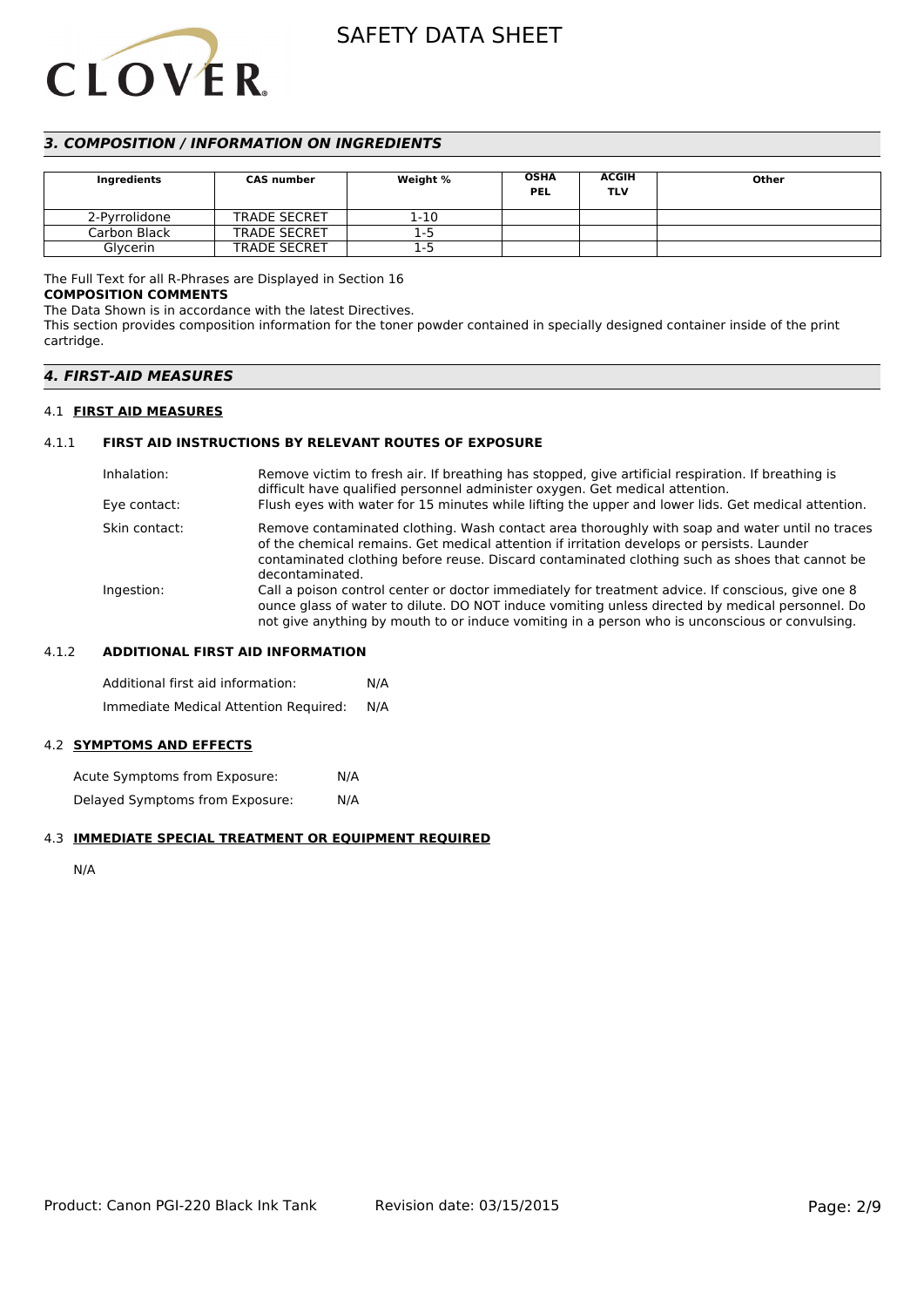

# *5. FIRE-FIGHTING MEASURES*

#### 5.1 **EXTINGUISHING MEDIA**

Recommended Extinguishing Media: Use media appropriate to the surrounding fire. Extinguishing Media Not to be Used: None known.

#### 5.2 **SPECIAL HAZARD**

Unusual Fire/Explosion Hazards: None known. Extinguishing Media Not to be Used: None known.

#### 5.3 **ADVICE FOR FIRE FIGHTERS**

Avoid inhalation of smoke. Wear protective cloting an wear self-contained breathing apparatus

#### *6. ACCIDENTAL RELEASE MEASURES*

#### 6.1 **PERSONAL PRECAUTIONS, PROTECTIVE EQUIPMENT AND EMERGENCY PROCEDURES**

#### 6.1.1 **PRECAUTIONS FOR NON-EMERGENCY PERSONNEL**

PERSONAL PROTECTIVE EQUIPMENT: Select in accordance with OSHA 1910.134 and good Industrial Hygiene practice. PROTECTIVE CLOTHING: Use personal protective equipment to minimize exposure to skin and eye.

#### 6.1.2 **ADDITIONAL FIRST AID INFORMATION**

Avoid contact with eyes, skin and clothing. Avoid breathing vapors. Use with adequate ventilation. Remove and launder contaminated clothing before re-use. Wash thoroughly after handling and before eating, drinking, smoking or using toilet facilities.

#### 6.1.3 **PERSONAL PROTECTION**

Wear personal protective equipment as described in Section 8.

#### 6.2 **ENVIRONMENTAL PRECAUTIONS**

Regulatory Information: Keep product out of sewers and watercourses.

#### 6.3 **METHODS AND MATERIAL FOR CONTAINMENT AND CLEANUP**

Spill or Leak Cleanup Procedures: Wear appropriate protective clothing as described in Section 6.1.1. Dike spill and absorb with inert material. Collect into closable containers for proper disposal. Report spill as required by local and federal regulations.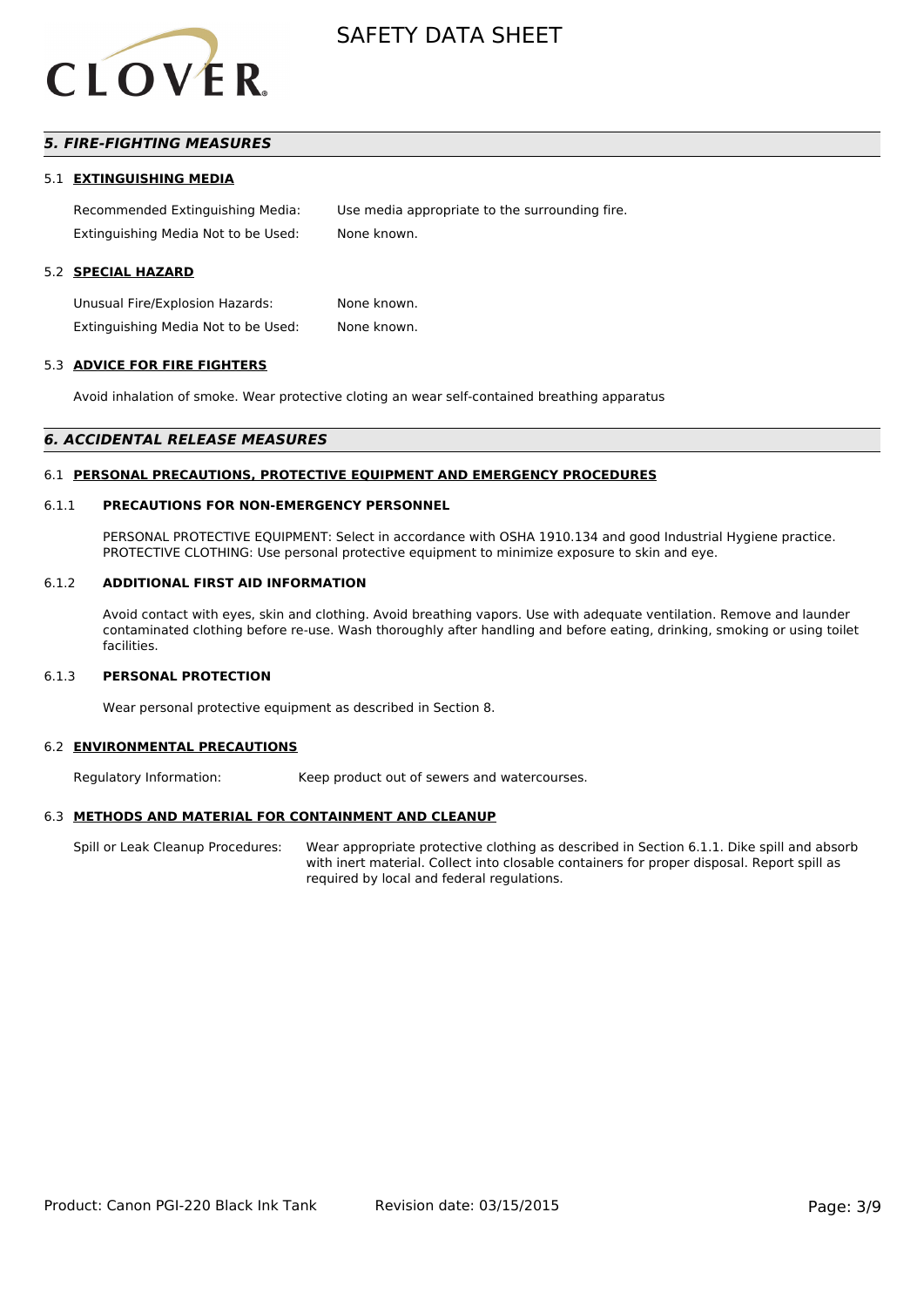

## *7. HANDLING AND STORAGE*

#### 7.1 **PRECAUTIONS FOR SAFE HANDLING**

Recommendations for Handling: No special precautions when used as intended. Keep containers closed, avoid creating dust. Keep away from ignition sources. Advice on General Hygiene: Never eat, drink or smoke in work areas. Practice good personal hygiene after using this material, especially before eating, drinking, smoking, using the restroom, or applying cosmetics.

#### 7.2 **CONDITIONS FOR SAFE STORAGE**

Avoid high temperatures, >100°F/32°C

#### 7.3 **SPECIFIC END USES**

Printing devices

#### *8. EXPOSURE CONTROLS/PERSONAL PROTECTION*

#### 8.1 **CONTROL PARAMETERS**

The best protection is to enclose operations and/or provide local exhaust ventilation at the site of chemical release in order to maintain airborne concentrations of the product below OSHA PELs (See Section 2). Local exhaust ventilation is preferred because it prevents contaminant dispersion into the work area by controlling it at its source.

#### 8.2 **EXPOSURE CONTROLS**

#### **Respiratory protection:**

IMPROPER USE OF RESPIRATORS IS DANGEROUS. Seek professional advice prior to respirator selection and use. Follow OSHA respirator regulations (29 CFR 1910.134 and 1910.137) and, if necessary, wear a NIOSH approved respirator. Select respirator based on its suitability to provide adequate worker protection for given work conditions, levels of airborne contamination, and sufficient levels of oxygen.

#### **Eye/Face Protection:**

Contact lenses are not eye protective devices. Appropriate eye protection must be worn instead of, or in conjunction with contact lenses.

#### **Hand/Skin Protection:**

For emergency or non-routine operations (cleaning spills, reactor vessels, or storage tanks), wear an SCBA. WARNING! Air purifying respirators do not protect worker in oxygen deficient atmospheres.

#### **Additional Protection:**

N/A

#### **Protective Clothing and Equipment:**

Wear chemically protective gloves, boots, aprons, and gauntlets to prevent prolonged or repeated skin contact. Wear splashproof chemical goggles and face shield when working with liquid, unless full face piece respiratory protection is worn.

#### **Safety Stations:**

Make emergency eyewash stations, safety/quick-drench showers, and washing facilities available in work area.

#### **Contaminated Equipment:**

Separate contaminated work clothes from street clothes. Launder before reuse. Remove material from your shoes and clean personal protective equipment. Never take home contaminated clothing.

#### **Comments:**

Never eat, drink or smoke in work areas. Practice good personal hygiene after using this material, especially before eating, drinking, smoking, using the restroom, or applying cosmetics.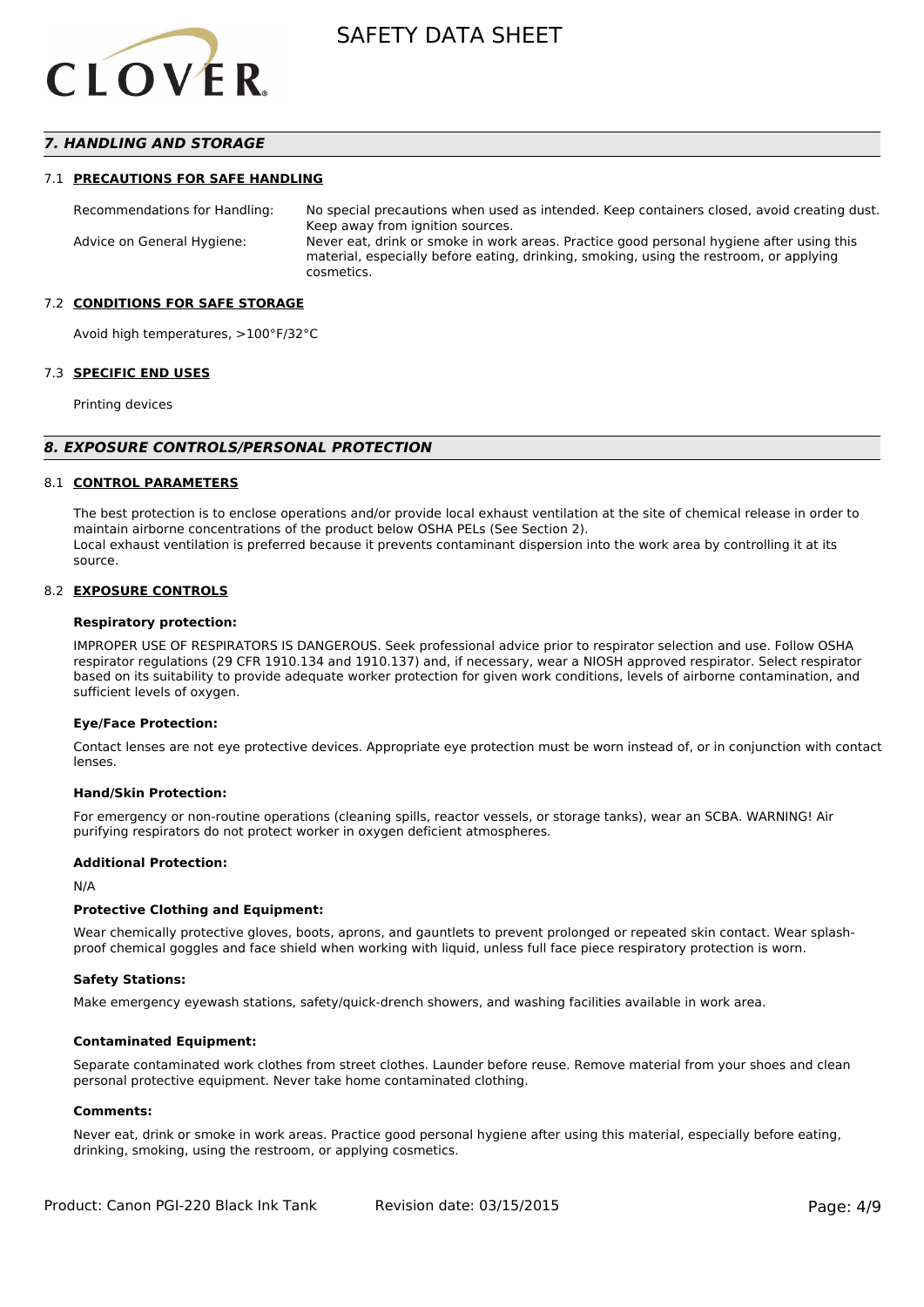

# *9. PHYSICAL AND CHEMICAL PROPERTIES*

# 9.1 **DETAIL INFORMATION**

| Physical state:            | APPEARANCE: Black liquid. |
|----------------------------|---------------------------|
| Color:                     | Black                     |
| Odor:                      | Mild odor                 |
| Odor threshold:            | N/A                       |
|                            |                           |
| Boiling point:             | $212^{\circ}F$            |
| Melting point:             | N/A                       |
| Flash point:               | None                      |
| <b>Explosion limits:</b>   | N/A                       |
| Relative density:          | N/A                       |
| Auto-ignition temperature: | N/A                       |
|                            |                           |

#### 9.2 **OTHER INFORMATION**

SPECIFIC GRAVITY (H20=1): 1.00 – 1.10 VAPOR PRESSURE: 17.5 mmHg VAPOR DENSITY (Air=1): Heavier than air SOLUBILITY IN WATER: Complete FREEZING POINT: Not available COEFFICIENT of WATER/OIL: Not available EVAPORATION RATE: < Butyl Acetate pH: 7.0 – 8.5

# *10. CHEMICAL STABILITY AND REACTIVITY*

#### 10.1 **Reactivity:**

| <b>Reactivity Hazards:</b>     | None                                                                                                           |
|--------------------------------|----------------------------------------------------------------------------------------------------------------|
| Data on Mixture Substances:    | None                                                                                                           |
| 10.2 Chemical Stability:       | The product is stable. Under normal conditions of storage and use, hazardous<br>polymerisation will not occur. |
| 10.3 Hazardous Polymerization: | Stable under conditions of normal use.                                                                         |
| 10.4 Conditions to Avoid:      | Keep away from heat, flame, sparks and other ignition sources.                                                 |
| 10.5 Incompatible Materials:   | Strong oxidising materials                                                                                     |
| 10.6 Hazardous Decomposition:  | Will not occur.                                                                                                |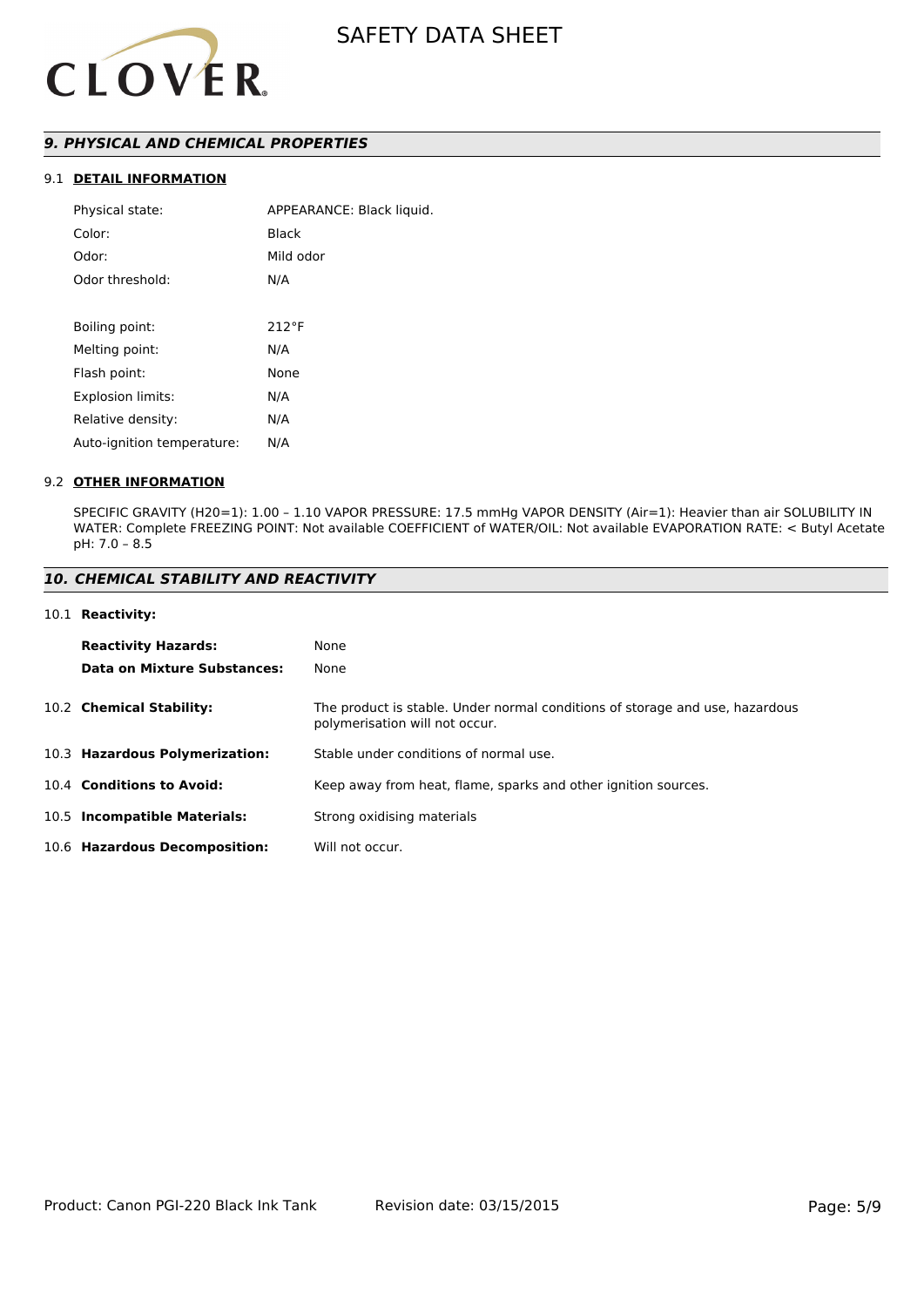

# *11. INFORMATION ON TOXICOLOGICAL EFFECT*

| <b>Mixtures:</b>                   | N/A                                                                                                  |
|------------------------------------|------------------------------------------------------------------------------------------------------|
| <b>Acute Toxicity:</b>             | N/A                                                                                                  |
| <b>Skin Corrosion/Irritation:</b>  | Prolonged contact may cause mild skin irritation.                                                    |
| <b>Serious Eye Damage:</b>         | May cause mild irritation with redness and tearing.                                                  |
| Inhalation:                        | Vapors or mists may cause respiratory irritation with headache, dizziness, drowsiness, narcosis,     |
|                                    | constriction of pupils, and loss of reflexes.                                                        |
| Sensitization:                     | N/A                                                                                                  |
| <b>Mutagenicity:</b>               | N/A                                                                                                  |
| <b>Carcinogenicity:</b>            | Carbon black is listed as "Possibly Carcinogenic to Humans" (Group 2B) by IARC.                      |
| <b>Reproductive Toxicity:</b>      | N/A                                                                                                  |
| <b>STOT - Single Exposure:</b>     | Individuals with chronic respiratory and skin diseases may be at increased risk from exposure to     |
|                                    | this material.                                                                                       |
| <b>STOT - Multiple Exposure:</b>   | 2-pyrrolidone has been found to cause birth defects in studies with laboratory animals. Carbon       |
|                                    | black has been found to be mutagenic is some test systems.                                           |
| Ingestion:                         | Swallowing may cause gastrointestinal irritation, nausea, vomiting, diarrhea, narcosis, constriction |
|                                    | of pupils, increased blood sugar levels and loss of reflexes. May cause damage to the kidneys.       |
| <b>Hazard Class Information:</b>   | N/A                                                                                                  |
| <b>Mixture on Market Data:</b>     | N/A                                                                                                  |
| Symptoms:                          | N/A                                                                                                  |
| <b>Delayed/Immediate Effects:</b>  | N/A                                                                                                  |
| <b>Test Data on Mixture:</b>       | N/A                                                                                                  |
| <b>Not Meeting Classification:</b> | N/A                                                                                                  |
| <b>Routes of Exposure:</b>         | N/A                                                                                                  |
| <b>Interactive Effects:</b>        | N/A                                                                                                  |
| <b>Absence of Specific Data:</b>   | N/A                                                                                                  |
| Mixture vs Substance Data: N/A     |                                                                                                      |
|                                    |                                                                                                      |

# *12. ECOLOGICAL INFORMATION*

| 12.1 <b>Eco toxicity:</b>           | N/A |
|-------------------------------------|-----|
| 12.2 Degradability:                 | N/A |
| 12.3 Bioaccumulation Potential: N/A |     |
| 12.4 Mobility in Soil:              | N/A |
| 12.5 PBT & vPvB Assessment:         | N/A |
| 12.6 Other Adverse Effects:         | N/A |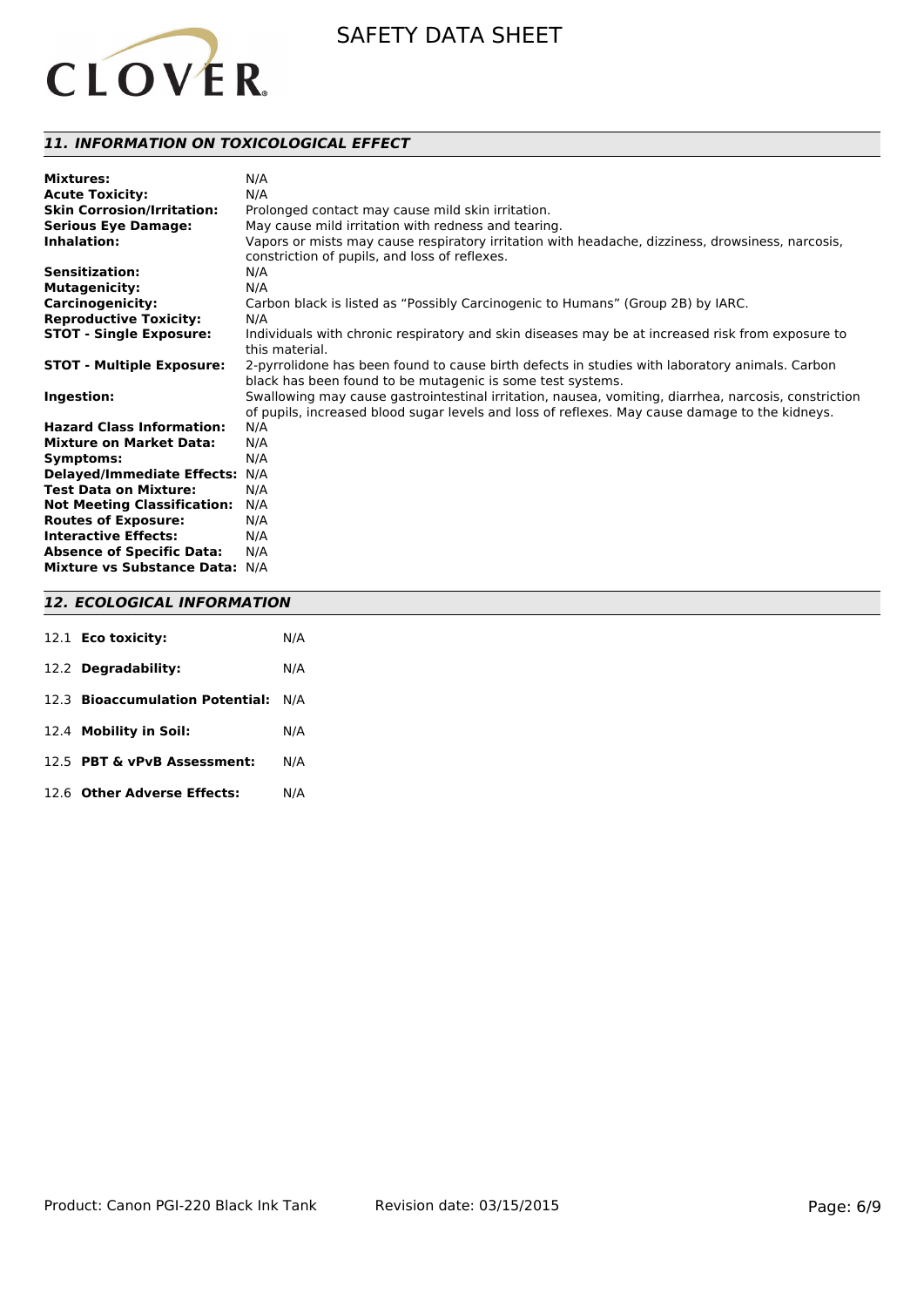

# *13. DISPOSAL CONSIDERATIONS*

## **Disposal Information:**

 Dispose as a solid waste in accordance with local authority regulations. Empty container retains product residue.

#### **Physical/Chemical Properties that affect Treatment:**

Symbol: This product is not classified as dangerous

Risk Phrases: This product is not classified according to the federal, state and local environmental regulations.

#### **Waste Treatment Information:**

Do not shred toner cartridge, unless dust-explosion prevention measures are taken. Finely dispersed particles may form explosive mixtures in air. Dispose of in compliance with federal, state, and local regulations.

#### **Personal Protection Required:**

N/A

| <b>14. TRANSPORT INFORMATION</b>                        |                                                                                                                                                                        |  |  |
|---------------------------------------------------------|------------------------------------------------------------------------------------------------------------------------------------------------------------------------|--|--|
| 14.1 <b>ID Number:</b>                                  | N/A                                                                                                                                                                    |  |  |
| 14.2 Shipping Name:                                     | Not Regulated                                                                                                                                                          |  |  |
| 14.3 Hazard Class:                                      | HMIS Rating: Health = $1$ Fire = 0 Reactivity = 0                                                                                                                      |  |  |
| 14.4 Packing Group:                                     | N/A                                                                                                                                                                    |  |  |
| 14.5 Environmental Hazards:                             | N/A                                                                                                                                                                    |  |  |
| 14.6 User Precautions:                                  | N/A                                                                                                                                                                    |  |  |
| 14.7 Bulk Transport:                                    | N/A                                                                                                                                                                    |  |  |
| <b>15. REGULATORY INFORMATION</b>                       |                                                                                                                                                                        |  |  |
| 15.1 Regulatory Information:                            | OSHA HAZARD CLASSIFICATION: Irritant, target organ effects                                                                                                             |  |  |
| EPA Regulatory Information: N/A                         |                                                                                                                                                                        |  |  |
| <b>CERCLA Reportable Quantity: N/A</b>                  |                                                                                                                                                                        |  |  |
| 15.2 Superfund Information:                             |                                                                                                                                                                        |  |  |
| <b>Hazard Categories:</b>                               |                                                                                                                                                                        |  |  |
| Immediate: N/A                                          |                                                                                                                                                                        |  |  |
| Delayed: N/A                                            |                                                                                                                                                                        |  |  |
| Fire: NFPA Rating: Health = $1$ Fire = 0 Reactivity = 0 |                                                                                                                                                                        |  |  |
| <b>Pressure: N/A</b>                                    |                                                                                                                                                                        |  |  |
| <b>Reactivity: N/A</b>                                  |                                                                                                                                                                        |  |  |
| Section 302 - Extremely Hazardous: N/A                  |                                                                                                                                                                        |  |  |
| Section 311 - Hazardous: Acute health, chronic health   |                                                                                                                                                                        |  |  |
| 15.3 State Regulations:                                 | CALIFORNIA PROPOSITION 65 INFORMATION: This product contains no California<br>Proposition 65 regulated chemicals.                                                      |  |  |
| 15.4 Other Regulatory Information:                      | CERCLA HAZARDOUS SUBSTANCE (40CFR 116): Not applicable WHMIS CLASSIFICATION:<br>Class D - Division 2 - Subdivision A (Very toxic material causing other toxic effects) |  |  |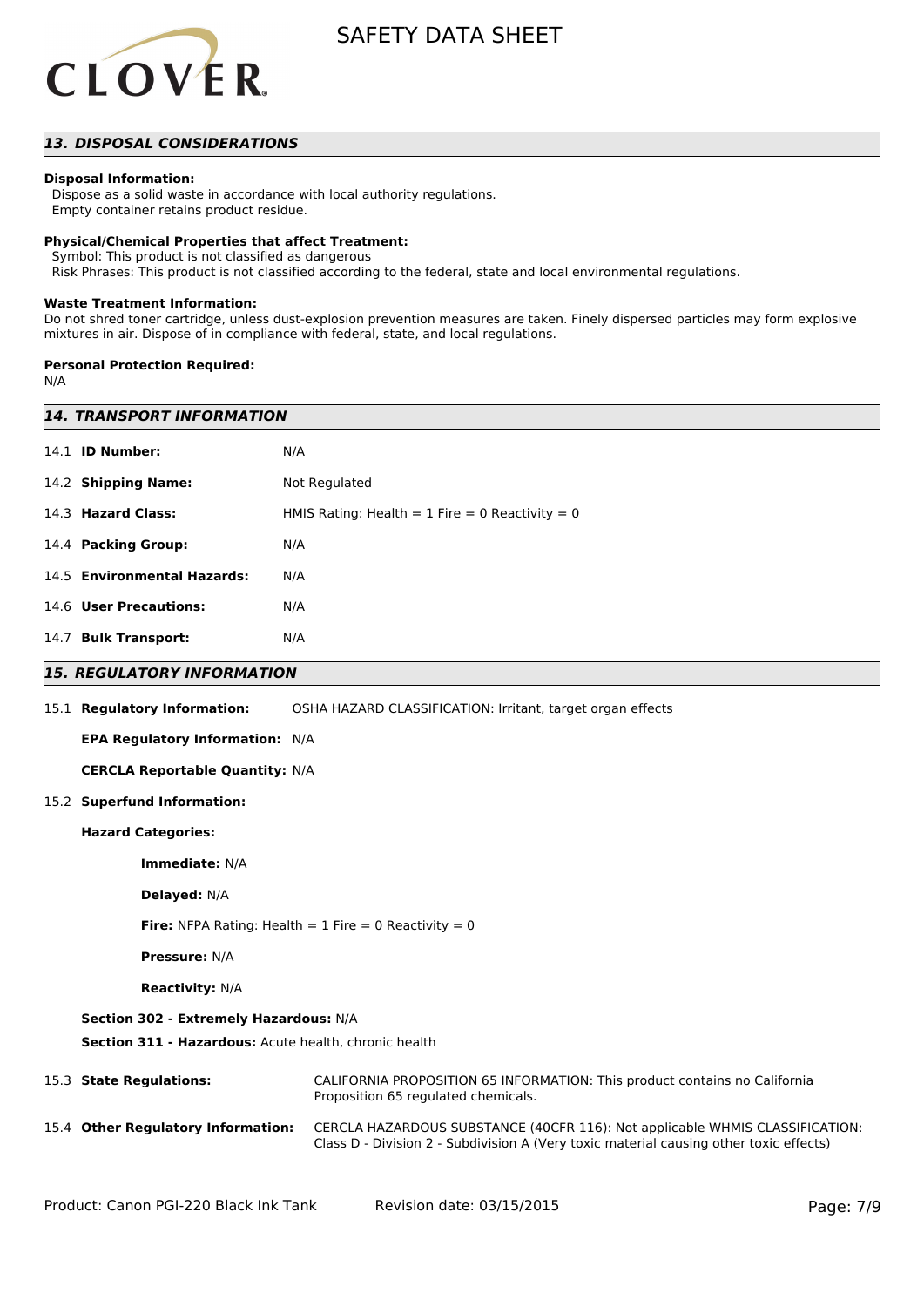

# *16. OTHER INFORMATION*

| <b>General Comments:</b>          | This information is based on our current knowledge. It should not therefore be construed as<br>quaranteeing specific properties of the products as described or their suitability for a particular<br>application |
|-----------------------------------|-------------------------------------------------------------------------------------------------------------------------------------------------------------------------------------------------------------------|
| <b>Creation Date of this SDS:</b> | 05/18/2015                                                                                                                                                                                                        |